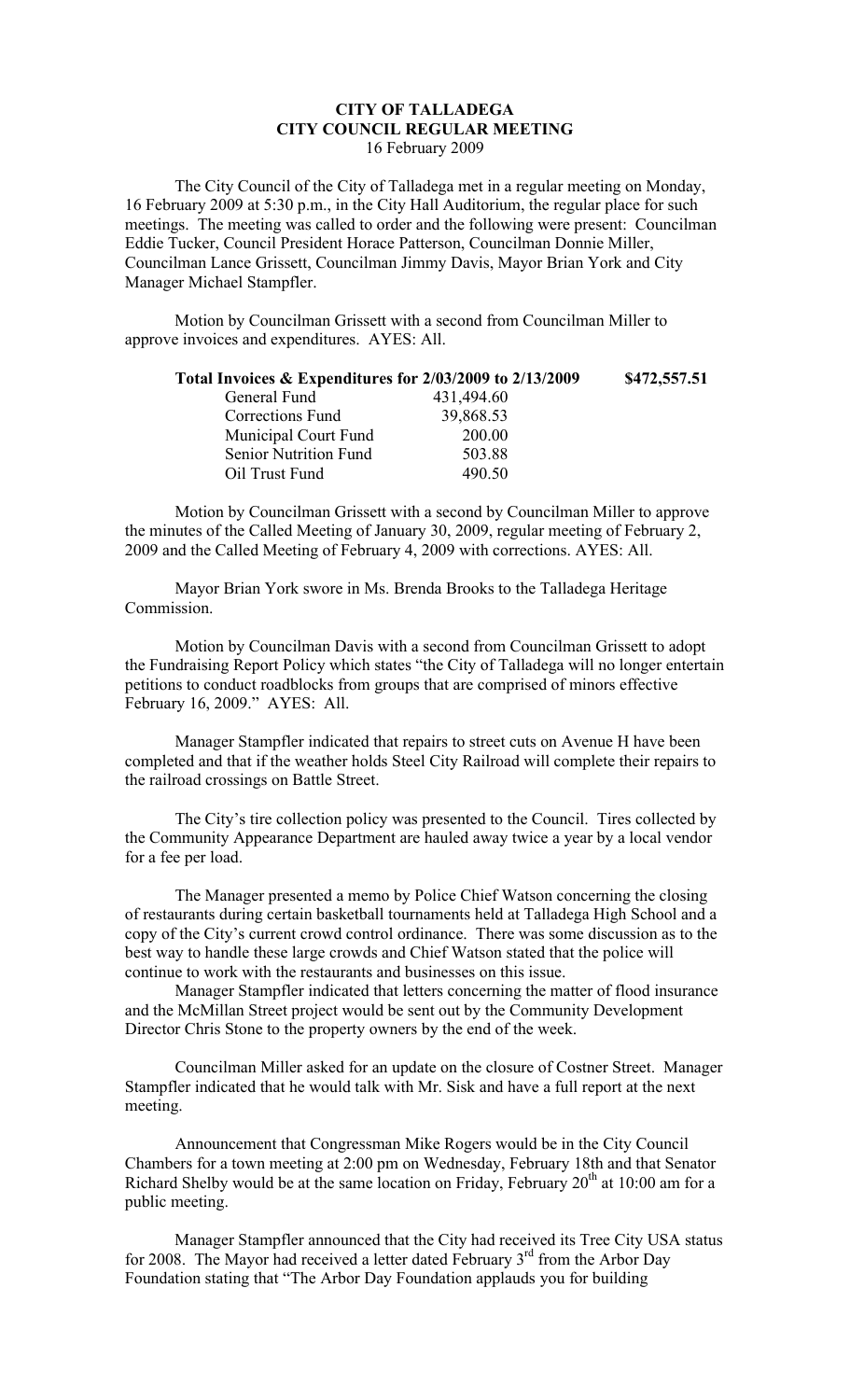community health, community pride, and community investment into Talladega's future through effective tree care and management." On February 24<sup>th</sup> the City has an Arbor Day Celebration planned which includes the presentation of the Tree City USA flag at 10:00 am at the Municipal Golf Course where over 100 trees have been planted during the recent renovation. From there the celebration will continue to the Heritage Hall where trees have been planted along South Street with the donation from the Talladega Pilgrimage Council in memory of Billy Bliss. A dogwood tree will be planted at Jemison Park by students from Talladega High School's horticulture class and the final stage of the celebration will be the planting of a tree purchased by the Bemiston Council at the Bemiston Recreation Center in honor of resident Peggy King.

Council President Patterson acknowledged receipt of several phone calls concerning the proposed annexation and the correspondence of Lester and Betty Veach who do not want to be annexed into the City of Talladega. President Patterson asked for patience on this matter and further stated that the issue will be revisited at the next Council Meeting on Monday, February 23rd at 5:00 pm. The City Manager was asked to do some additional research on the annexation proposal and possible adjustments. Manager Stampfler presented a memo to the Council that laid out three areas of concern from citizens who may be annexed into the City. The memo stated that the proposed annexation has the potential to translate into significant savings on insurance for local residents, as the ISO rating for the City (5) is currently higher than the County's (9). Water and Sewer rates within the City are lower than outside the city limits. Also, the City of Talladega's millage rate is lower than any other City in the area and only slightly higher than the County's. Manager Stampfler indicated that an individual annexed into the City could potentially have their overall expenses reduced. Council President Patterson also indicated that approximately 97% of the proposed area already falls within the City's police jurisdiction.

Councilman Grissett stated that he wished to lay to rest the notion the awarding of the Coosa River Storage Annex property had anything to do with this proposed annexation. A Citizens Committee had been formed in December 2007 to start the annexation process so that in the spring everything would be together for the legislative session. Recommendation was made to pull the newspaper advertisement and submit a revised proposal with a less ambitious annexation plan. Councilman Davis, Council Miller, Councilman Grissett and Council President Patterson supported the recommendation. Councilman Tucker did not, stating that he did not feel the annexation was too ambitious and that for the future of Talladega the Council needed to stick to the plan and not pull back.

**Resolution # 1803** which rescinds Resolution #1799 and authorizing application to the State Legislature for enactment of a local law relative to establishing a Civil Service System by Amendment to Act 2004-436.

Motion by Councilman Grissett with a second by Councilman Miller to approve Resolution #1803. Roll Call. AYES: All.

Motion by Councilman Grissett with a second by Councilman Davis to approve invoices and expenditures for the Water Department. AYES: Councilman Davis, Councilman Miller, Councilman Grissett, Council President Patterson; NAYS: Councilman Tucker.

**Expenditures for 2/03/2009 to 2/12/2009 \$ 226,936.42**

There was some discussion on the cost of the Civil Service Act. Council President Patterson indicated that there are places in the civil service act that are contradictory and that people don't realize how much the City has had to spend when dealing with problematic employees. He further stated that the City has some outstanding employees who operate with a sense of pride, but there are some employees who take advantage of being covered under the civil service board. Manager Stampfler presented a memo to the Council outlining costs to administer the Civil Service System with a specific reference to the recent department head removal which cost approximately \$20,000. Council President Patterson stated that "no one is talking about taking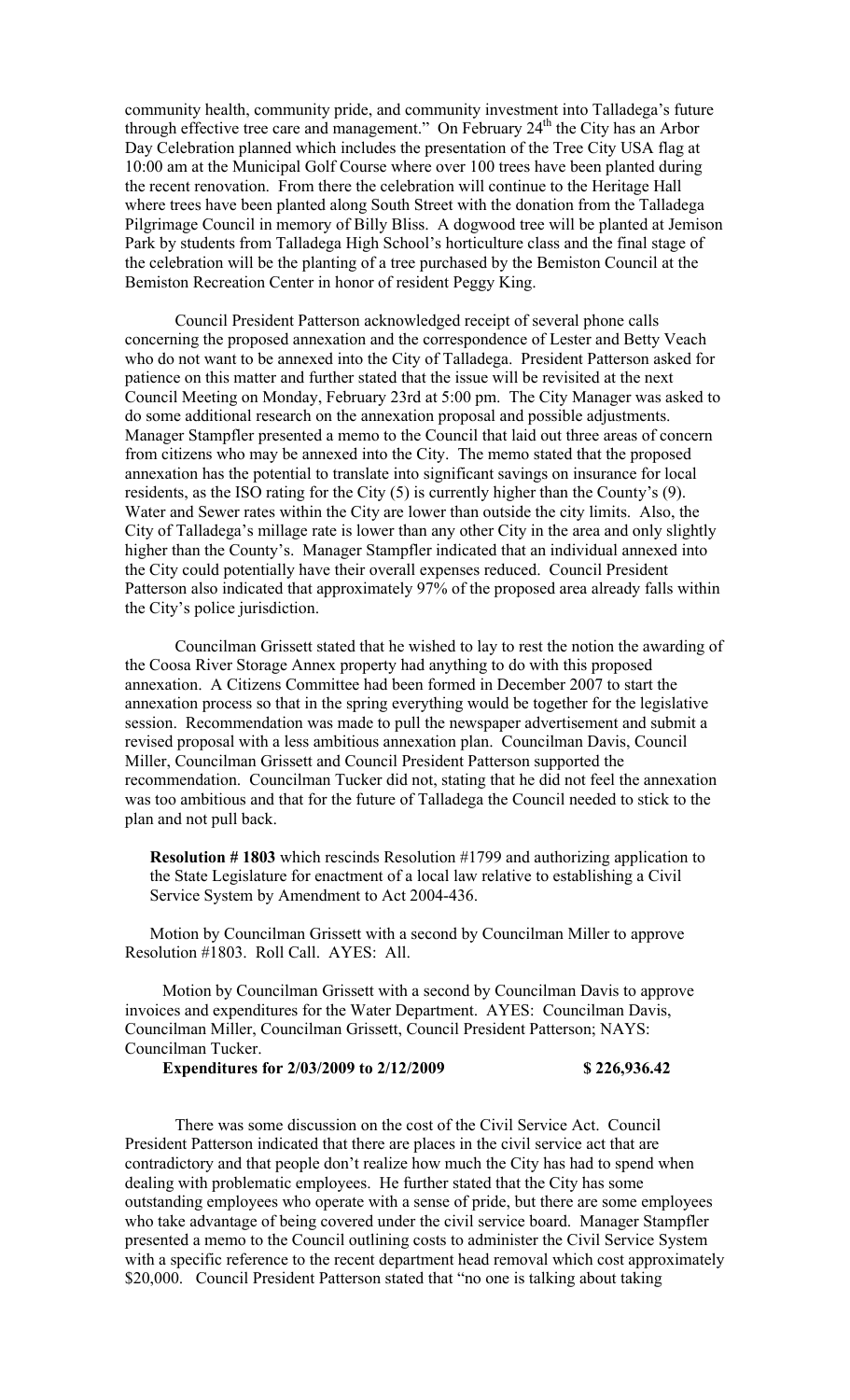anyone's rights away" - it is just that the current process is cumbersome and expensive. Resolution #1803 only exempts three employees in the City Manager's office from the Civil Service System and does not include department heads or any other employees. Manager Stampfler further stated that all employees of the City are protected under state and federal laws and that the Civil Service System is overkill. He commented that the expenses and time commitment are particularly tough on a community that is having a difficult time financially.

City Manager Stampfler presented his six month progress report covering the 10 goals that the Council had requested for the 2008-2009 fiscal year.

- 1. Employee Benefits A job classification study has gone out for bid. Retirees have been allowed to remain on the City Health Insurance at cost.
- 2. Infrastructure Improvements Six items were listed including improvements to the Sports Complex, hydrant testing/repair program, renovation of the Municipal Golf Course, \$3.65 million bond issue for capital improvements, Honda Paving Bond and arrangements for a new parking lot at the North Street Alley downtown.
- 3. Selective Annexation Increased water/sewer rates for those outside the city limits and the proposed annexation plan that was recently submitted to the Council.
- 4. Contractural Services Centralized Purchasing system has been installed and substantial savings upwards of \$408,000 per year have already been realized.
- 5. Commercial Re-Development/ Industrial Development Community Development Department has been created to centralize building inspection and code services to facilitate a coordinated approach to promoting/serving/ expanding the business community.
- 6. Area Marketing of the City The City's website is being revised along with facilities upgrades throughout the City.
- 7. Downtown Revitalization Creation of the North Street Parking Lot, inspection of street lights around the Square and the current review of alleyways in the downtown area for lighting and paving upgrades.
- 8. Quality of Life This includes projects to be completed under the Capital Improvement Program such as playgrounds and the golf course. Numerous other grants have been applied for to improve the quality of life in the community.
- 9. Partner with the City School System Services and funds to assist the school system include the annual appropriation, Pre-K program funding, garbage service and the donation of 8.8 acres of land for a bus/maintenance facility.
- 10. Promote City as Retirement Community Refurbishment of the Municipal Golf Course and renovations to City recreation centers as well as other upgrades planned for tennis facilities and application for a grant to construct a community bikeway.

**Resolution #1804** approves a contract with Neel-Schaffer for preparing a Master Plan for the Coosa River Annex property for a total cost of \$11,550.00.

Council President Patterson suggested that Resolution #1804 be tabled until after meetings with Senator Richard Shelby and Congressman Mike Rogers later in the week.

**Resolution #1805** approval of contract with Hutto Construction for the North Street Parking Lot utility replacement project per bid specifications for a total cost of \$25,308.00.

Motion by Councilman Miller with a second by Councilman Davis to approve Resolution #1805. Roll Call. AYES: All.

A request was made to invite the President of the Board of Directors of the Chamber of Commerce to address the Council at its March  $2<sup>nd</sup>$  meeting regarding the Chamber's refocused vision and plan of action.